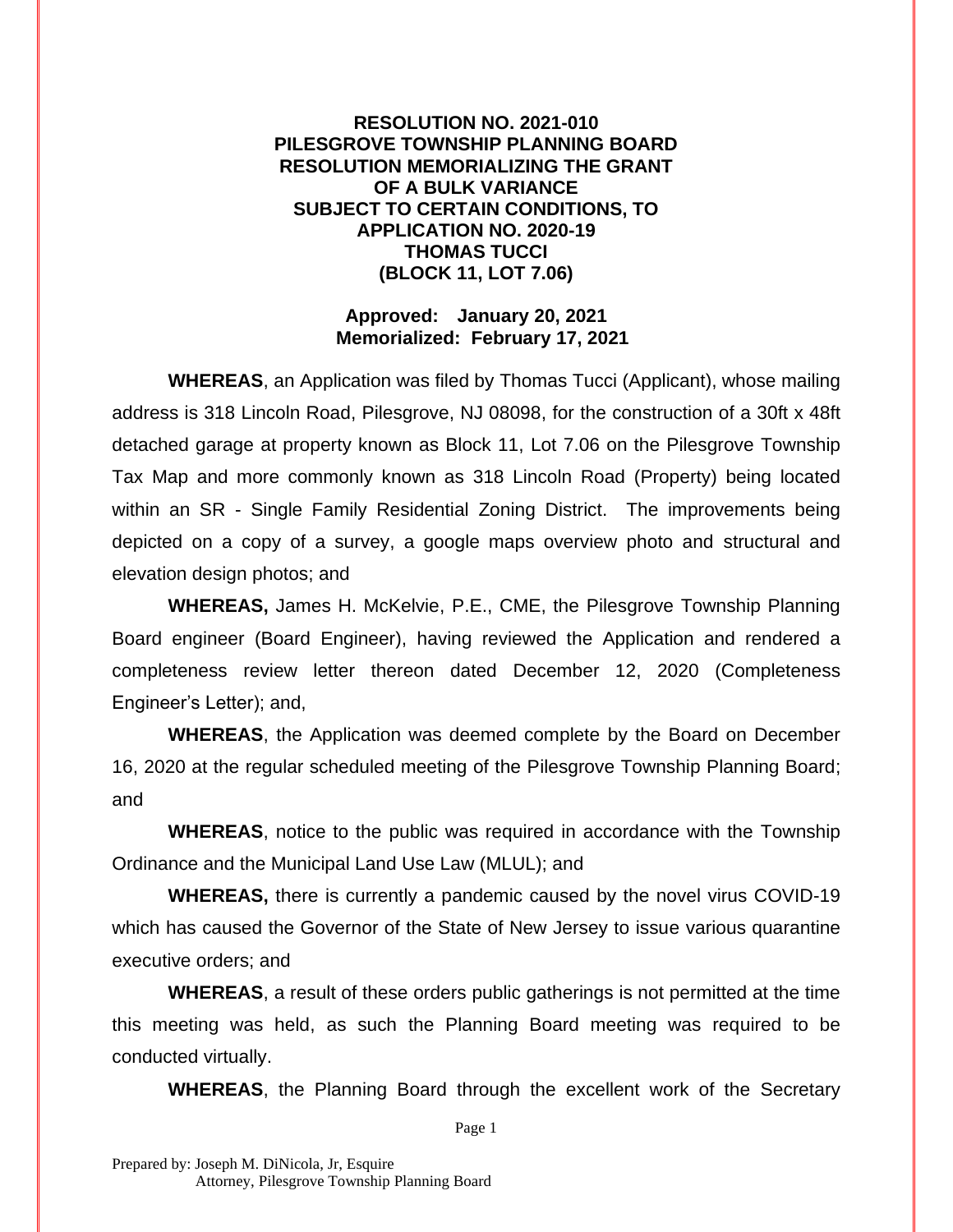coordinated a virtual meeting through the program, Go ToMeeting; and

**WHEREAS**, the Planning Board issued its own notice to the public prior to the meeting that the meeting would be held virtually with the instructions of how to call into the meeting; and

**WHEREAS,** additionally, the Applicant provided notice to the public in accordance with the applicable MLUL and Township Ordinance informing them that the meeting would be held virtually along with providing instructions on how to call in.

**WHEREAS**, the Application was posted on the Township website for review and use by interested public; and

**WHEREAS**, Additionally, the Applicant was required to provide paper copies of the Application to documents to any member the public requests and same; and

**WHEREAS,** the Board determined it had jurisdiction to hear the Application and proceeded with a public hearing on the Application at the regular meeting of the Pilesgrove Township Planning Board, convened on January 20, 2021; and

**WHEREAS**, the Board heard testimony from the Applicant; and,

**WHEREAS**, after hearing the above testimony, public comment and representations, the Board made the following findings of fact:

- 1. The Property is in an SR Family Residential Zoning District as designated on the Township Zoning Map.
- 2. The Property currently has a single-family residence, pool and shed.
- 3. The Applicant is proposing to construct a 30ft x 48ft (1,440 square feet) detached garage.
- 4. The Applicant is requesting a bulk variance as the proposed shed exceeds the maximum required square footage for a detached garage.
- 5. The Ordinance provides that a detached garage can only be 1,080 square feet and the proposal is for 1,440 square feet.
- 6. As it relates to the variance requested, the Applicant testified to the following positive and negative criteria:
	- Positive: The purpose of the MLUL would be advanced by this deviation from the zoning ordinance and the benefits from this deviation outweigh any detriment to the public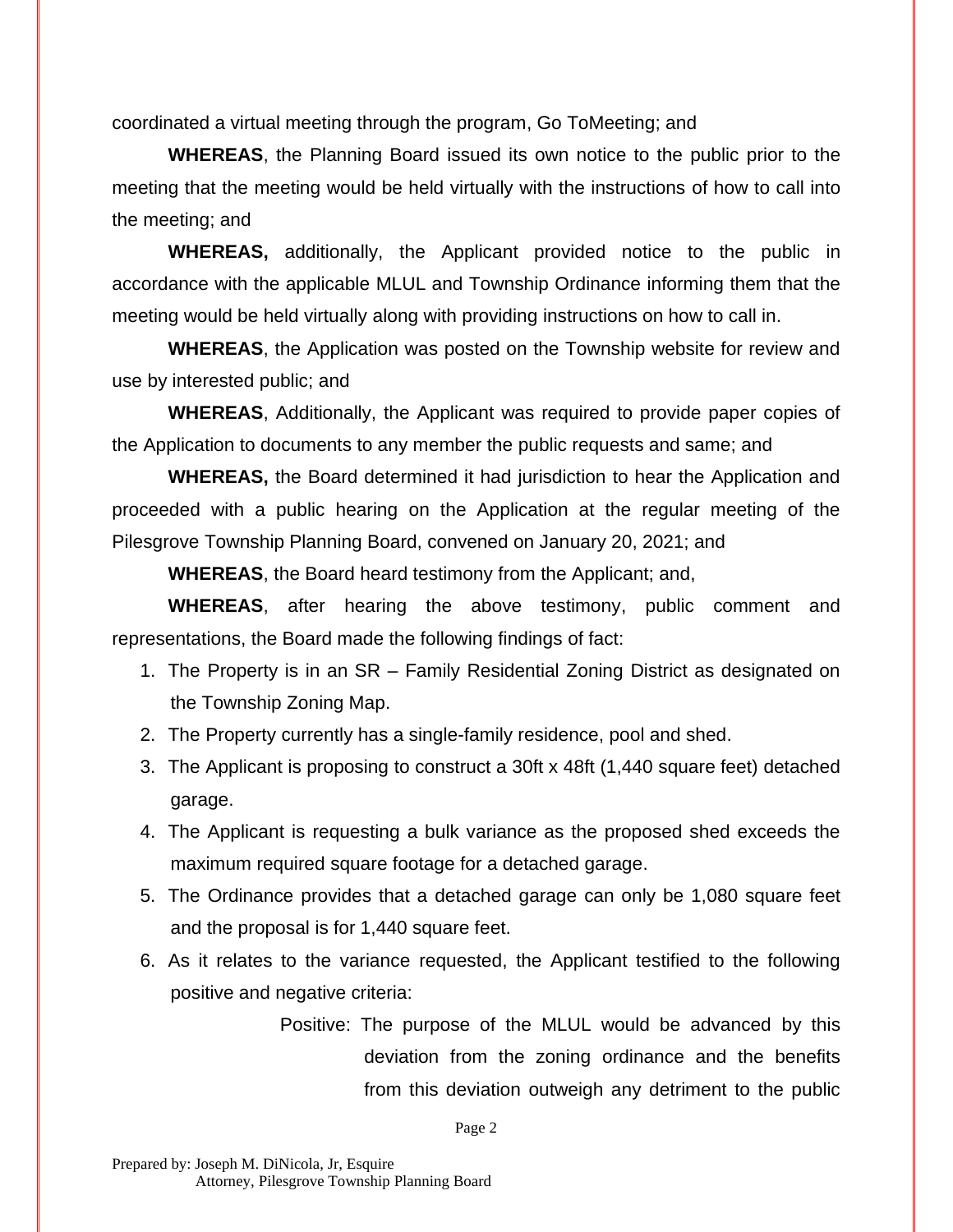good.

- Negative: The detached garage would not be a detriment to the public good and would not substantially impair the intent of the zoning ordinance
- 7. While, James H. McKelvie, PE, CME, the Planning Board Engineer did not provide a Technical Review Letter, he testified that the Applicant has complied with all requirements and would recommend all waivers requested.

**BE IT THEREFORE RESOLVED** on this \_\_\_\_\_ day of \_\_\_\_\_\_\_\_\_\_\_\_, 2021 by the Pilesgrove Township Planning Board, the Bulk Variance and waivers requested as further depicted on the Plan submitted are granted, and are subject to the following conditions:

1. Payment of any and all required fees which are due or may become due to the Township within seven (7) day notice thereof, including but not limited to, settlement of any outstanding review escrow accounts.

2. Obtaining any and all other approvals for the proposed revisions that may be required by any governmental/regulatory body including, but not limited to, the New Jersey Department of Environmental Protection pursuant to the Freshwater Wetlands Act, the Salem County Planning Board and/or the Salem County Soil Conservation District, New Jersey Department of Transportation, etc. Applicant's engineer shall certify that said approvals have been received.

**BE IT FURTHER RESOLVED**, that in the event the above conditions are not satisfied within two (2) years from the date of the grant of approval, the relief granted herein shall be denied retroactively to said approval date.

**BE IT FINALLY RESOLVED** that the Applicant is hereby placed on notice that:

1. If he or his successors intend or desire to engage in a regulated activity upon the Property as defined in N.J.S.A. 13:9B-3; and, if required, a Freshwater Wetlands Permit or exemption therefrom must be obtained.

2. In the event the development requires the disturbance of more than 5,000 square feet of Property, approval of a plan for soil erosion and sediment control may be required from the Salem County Soil Conservation District; and if so, no Certificate of

Page 3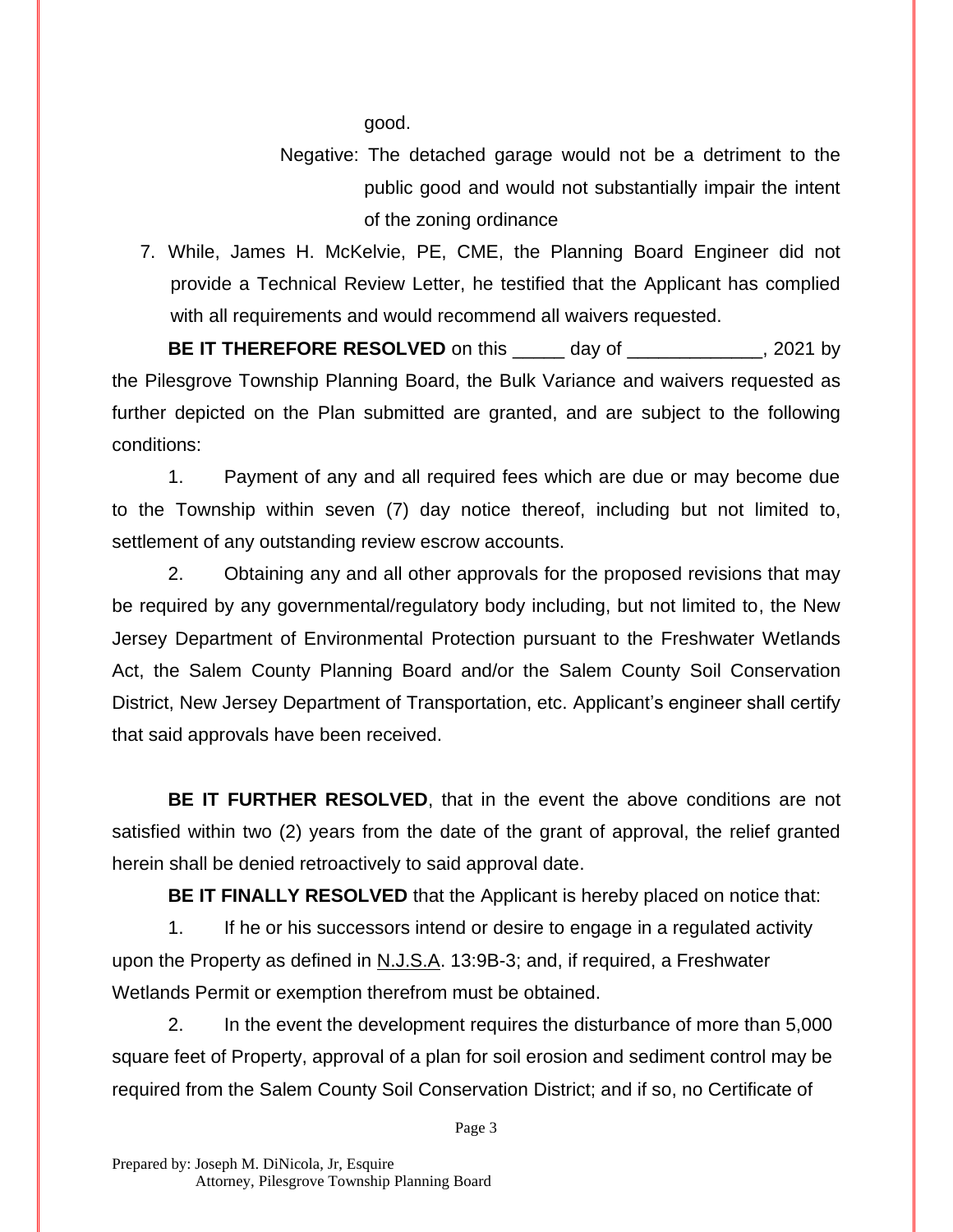Occupancy will issue until the plan is implemented.

3. Applicant shall comply with all representations made during the course of the hearing and in all filed documents.

4. Applicant shall indemnify and hold the Board harmless from any claim of any kind which may be made as a result of any deficiency in the Application, including any challenges to the notice requirements of the MLUL and Township Ordinance.

5. During construction, Applicant shall correct any condition causing erosion or any other deleterious effect upon the community within three (3) days notice, or any lesser time deemed required, from or by the Township Engineer.

6. Applicant shall be responsible for locating the improvements in accordance with the Ordinance and/or this Resolution. Same may require the retention of a professional land surveyor, engineer, etc. to ensure compliance with the Ordinance. Applicant expressly understands that the Township shall not be responsible for locating the improvements and if same are not in compliance with the Ordinance and/or this Resolution, Applicant shall be obligated to remove said non-conforming improvements and relocate them in accordance with the Zoning Requirements and/or this Resolution.

7. Any additional site improvements or modifications to the approved plan require approval from the Pilesgrove Planning Board.

8. The Applicant shall comply with all MLUL bonding requirements.

## **PILESGROVE TOWNSHIP PLANNING BOARD**

**BY:** 

**JEFFREY STRING, Chairperson**

**ATTEST:**

**RITA SHADE, Secretary**

**\_\_\_\_\_\_\_\_\_\_\_\_\_\_\_\_\_\_\_\_\_\_\_\_\_\_\_\_\_\_\_**